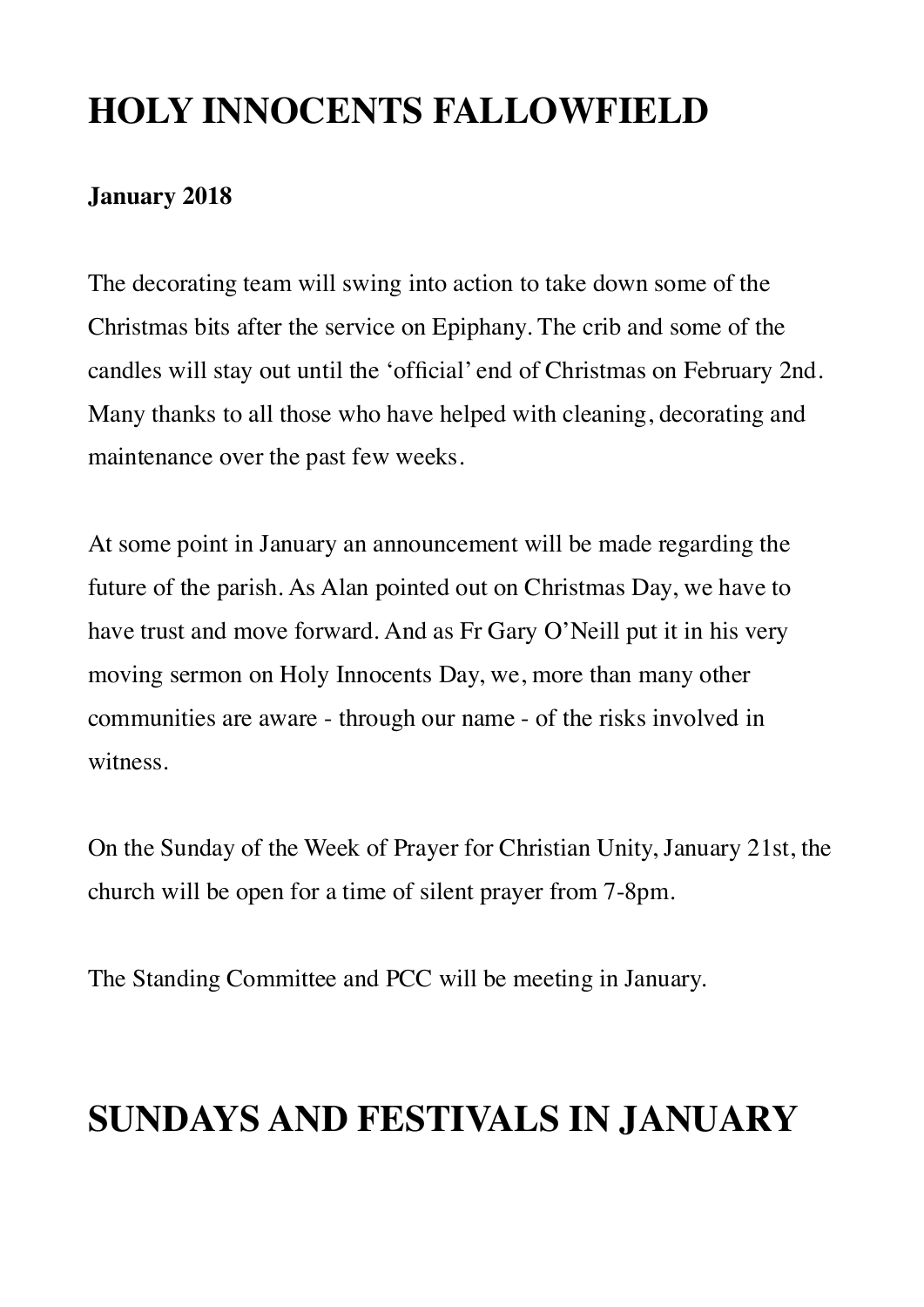\*\*\*\*\*\*

#### **Sunday January 7th The Epiphany of the Lord**

**President and Preacher:** The Revd Canon Michael Ainsworth

**Readings:** Isaiah  $60:1-6$ ; Psalm  $72:10-15$ ; Ephesians  $3:1-12$ ; Matthew

 $2:1-12$ 

**Hymns:** As with gladness men of old; Gospel Acclamation; From the eastern mountains; Brightest and best of the sons of the morning

**Other music:** Wise men, they came to look for wisdom; The three kings

\*\*\*\*\*\*

#### **Monday January 8th The Baptism of the Lord**

**President and Preacher:** The Revd Paula Robinson

The Monday evening Eucharist will be in the Lady Chapel at 7.30pm.

The dramatic gospel of the Baptism of Jesus by John is followed by the

renewal of baptismal vows for the start of the New Year.

\*\*\*\*\*\*

#### **Sunday January 14th Epiphany 2**

**President and Preacher: The Revd Richard Young** 

**Readings:** 1 Samuel 3:1-10; Psalm 139; Revelation 5:1-10; John 1:43-end **Hymns:** Jesus calls us o'er the tumult; Gospel Acclamation; Songs of thankfulness and praise; I the Lord of sea and sky **Other music:** I cannot tell, why he whom angels worship

\*\*\*\*\*\*\*\*